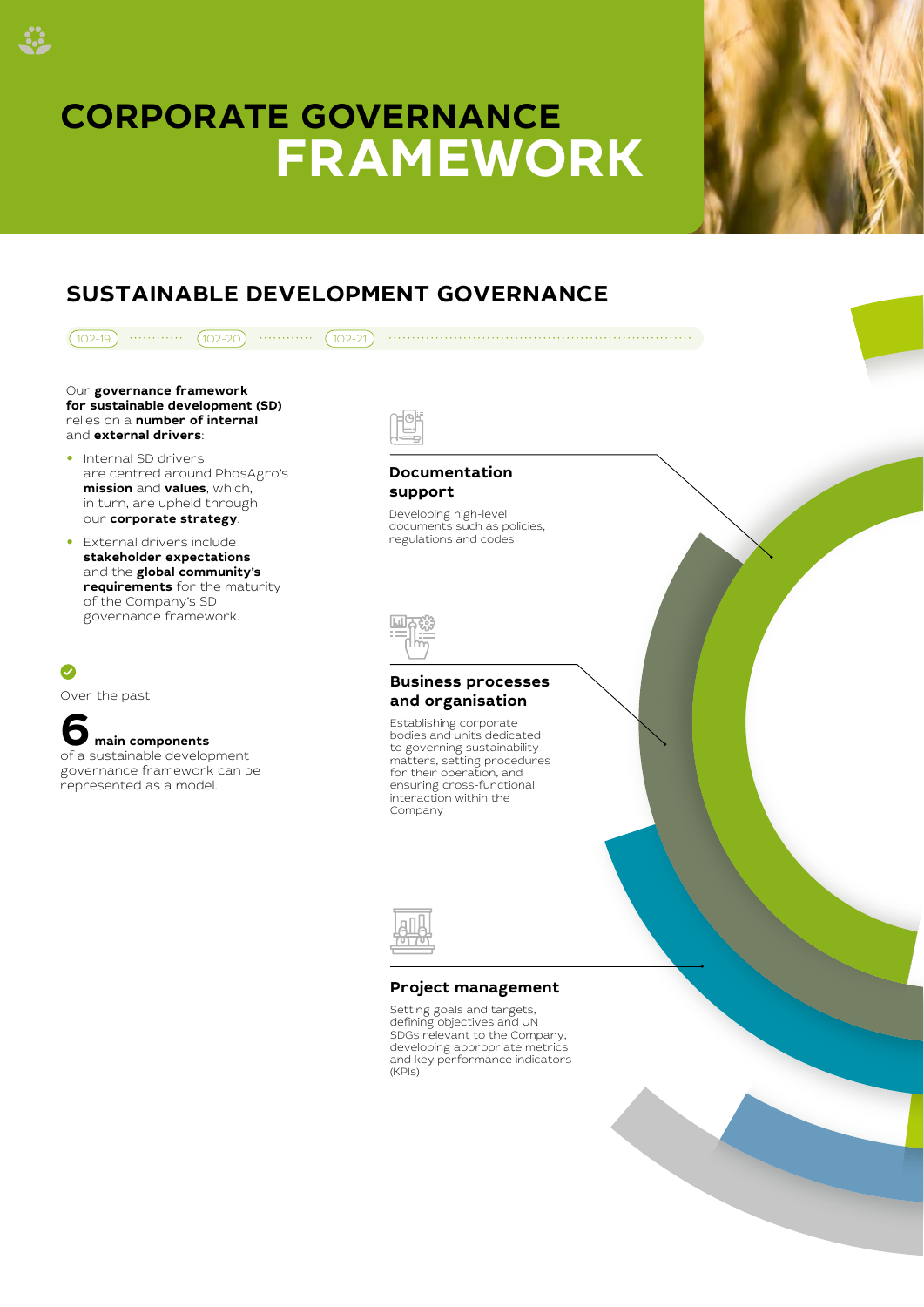

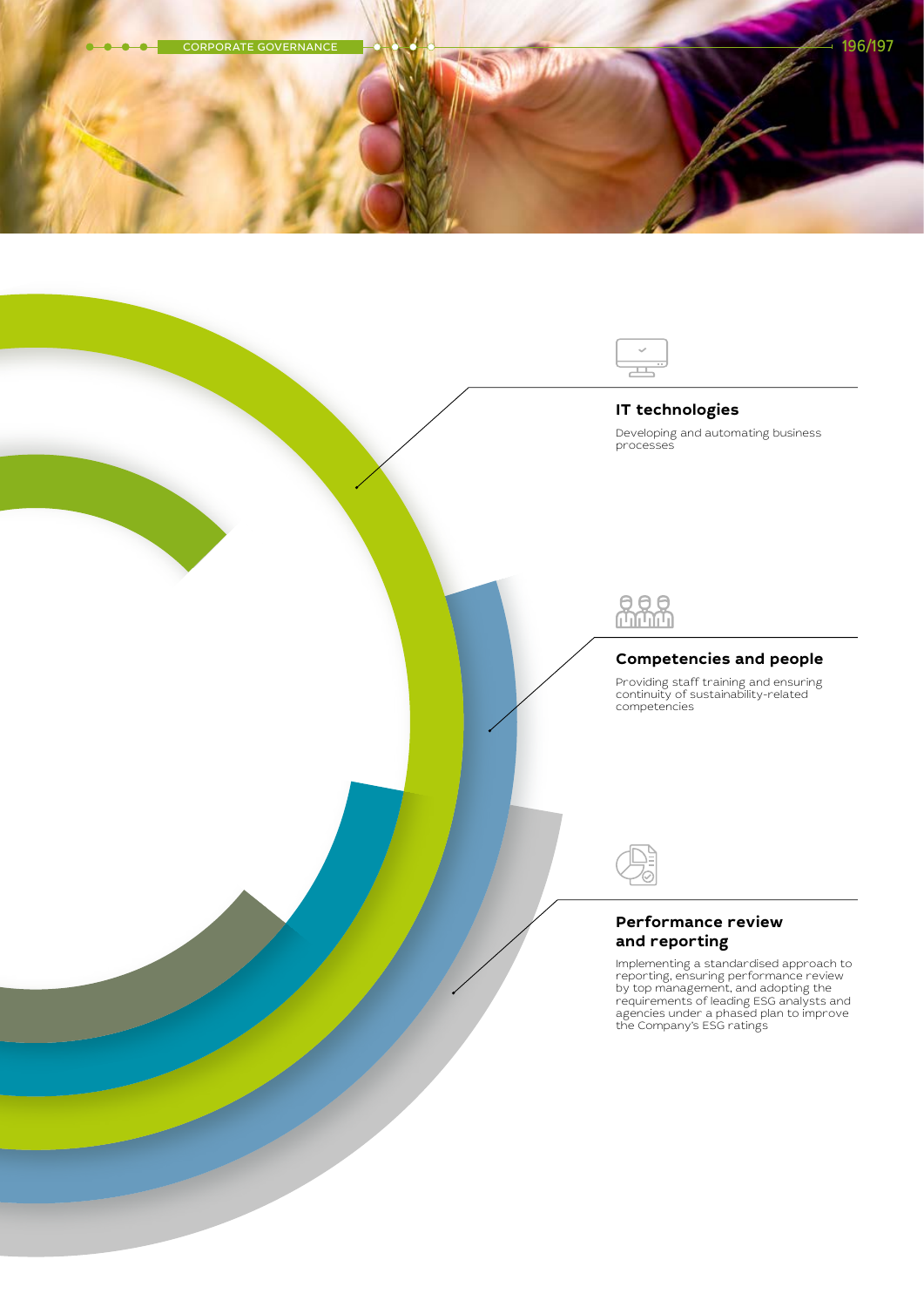**Components of SD governance framework and measures to improve them**



### **DOCUMENTATION SUPPORT**

- **•** Environmental Policy updated
- **•** Health and Safety Policy updated
- **•** Code of Conduct for Counterparties drafted and implemented
- **•** Regulation on the Environmental, Health and Safety Committee of the Board of Directors updated
- **•** Regulation on the Remuneration and Human Resources Committee of the Board of Directors updated
- **•** Personnel Management Policy updated



## **BUSINESS PROCESSES AND ORGANISATION**

- **•** Sustainable Development Committee of the Board of Directors, established in 2019, further developed by the Company in 2020
- **•** Sustainable Development Department further developed by the Company in 2020
- **•** Comprehensive regulations on interaction in preparing nonfinancial reporting drafted and implemented
- **•** Climate risks and opportunities identified, assessed and included in the corporate risk register
- **•** Company's management systems certified to ISO 9001, ISO 14001 and ISO 45001



- **•** Climate Strategy drafted and approved by the Board of Directors
- **•** Water Strategy drafted and approved by the Board of Directors
- **•** Energy Efficiency Programme developed and approved by the Sustainable Development Committee
- **•** List and coverage of sustainability KPIs expanded
- [For more information](#page--1-0)   $\mathcal{O}$ [on the Company's KPIs, see](#page--1-0)  [the Remuneration Report section](#page--1-0)  [on page 248.](#page--1-0)
- **•** Goals set in 2019 reviewed and approved by the Sustainable Development Committee as part of exercise to adopt Water and Climate Strategies
- **•** Comprehensive system to evaluate suppliers against ESG criteria developed, with its automation and migration to an e-platform in progress
- **•** Project to prioritise the UN SDGs implemented, with a list of initiatives pursuing individual SDGs-related targets being complied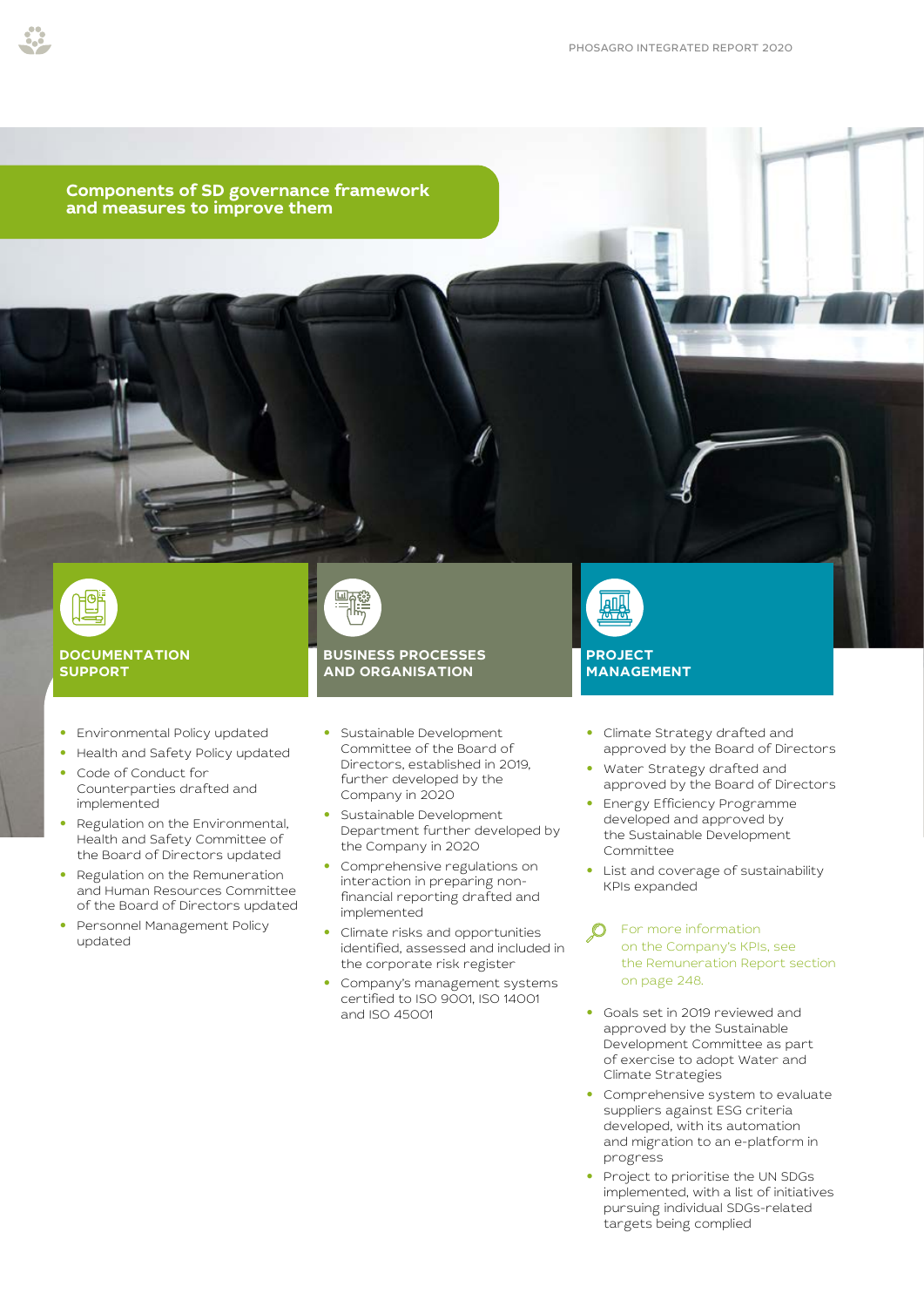

#### **IT TECHNOLOGIES**

- **•** The transfer of data on environmental protection via the natural resource user's online account enabled
- **•** Supplier ESG evaluation system digitalised

 $688$ **COMPETENCIES AND PEOPLE** 

- **•** Mandatory training in various areas (for example, health and safety) included in the sustainability training framework; some of the training courses digitised and adapted to be provided online
- **•** GRI reporting training provided to all specialists in key areas
- **•** Comprehensive regulations on interaction in preparing nonfinancial reporting drafted and implemented
- **•** Participation in major international and Russian initiatives (RSPP, UN Global Compact, IFA) maintained

B **PERFORMANCE REVIEW AND REPORTING** 

- **•** Procedure for preparing integrated annual reports drafted and approved. CEO appointed as chair of the working group in charge of the integrated annual report
- **•** Procedure for the Sustainable Development Committee to monitor the Company's ESG scores and ratings assigned by leading global ESG data providers (Sustainalytics, MSCI, CDP, FTSE Russell) developed
- **•** Action plan for improving the Company's key ESG scores and ratings (Sustainalytics, MSCI, CDP, FTSE Russell) developed and approved by the Sustainable Development Committee
- **•** Easy-to-use procedure for preparing GRI-compliant reporting developed and implemented, links to initial data sources enabled in the Company's information system
- **•** CDP report published
	- **•** TCFD recommendations for reporting implemented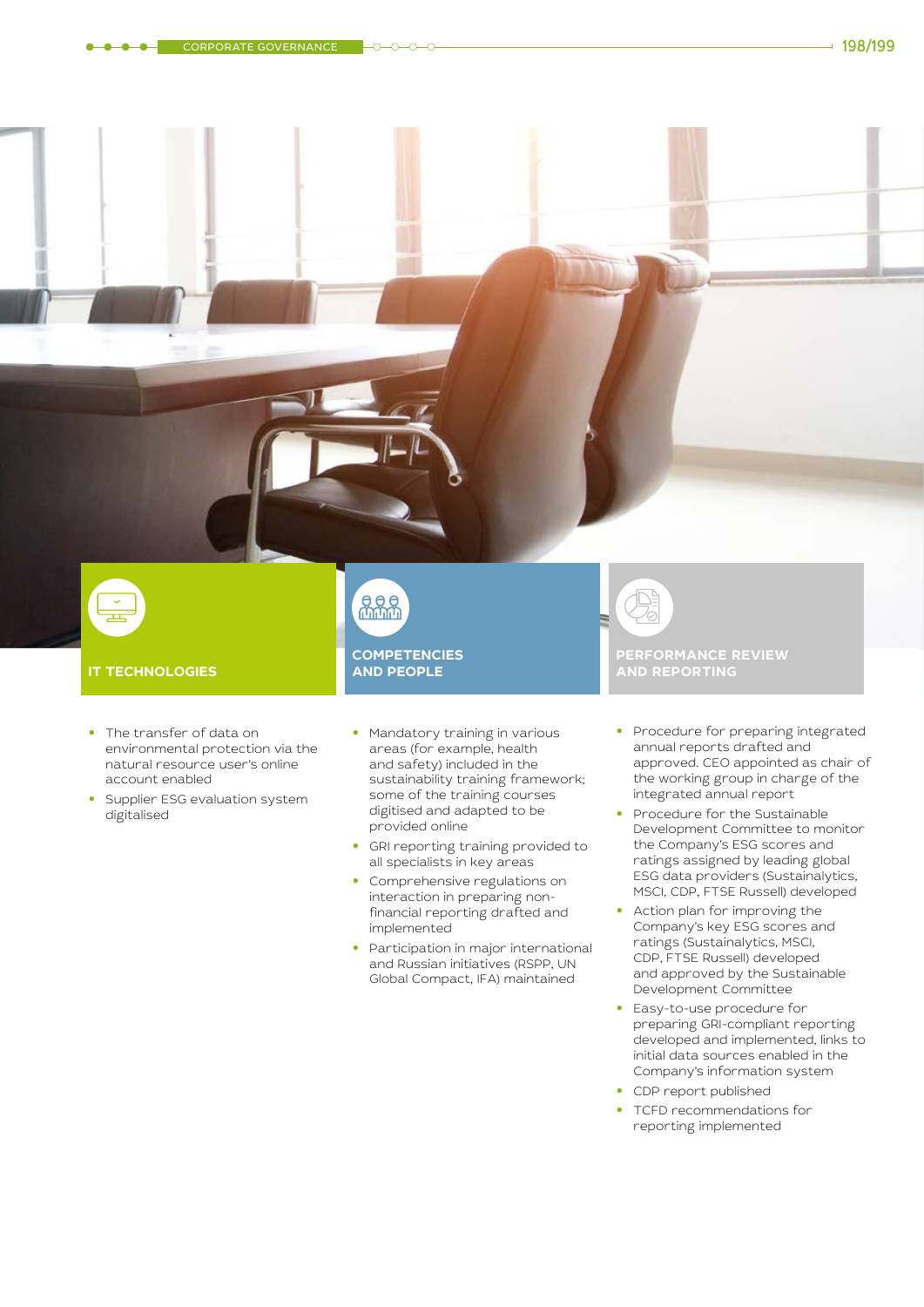## **CORPORATE GOVERNANCE ASSESSMENT**

When assessing the quality of corporate governance at PhosAgro, we follow best practices and adhere to the recommendations of the Corporate Governance Code (CGC) approved by the Bank of Russia on 21 March 2014. PhosAgro's own Corporate Governance Code is based on the CGC.

The actual compliance with the CGC is measured on an annual basis and disclosed in a dedicated report, which is subject to review and approval by the Board of Directors and is given as an appendix to the Company's annual report.



[For the degree of alignment between these two](https://www.phosagro.com/sustainability/corporate-governance/)  documents, see PhosAgro's corporate website

 $\bullet$ 

Over the past



**3 years** PhosAgro has demonstrated a high level of compliance with the Bank of Russia's recommendations

In 2020 **67** out of **79** principles, were fully complied with, 11 were partially complied with, and only 1

principle was not complied with.

#### **Compliance with the CGC recommendations**

|                                                                                                            |                              |      |                |                | Full compliance Partial compliance |                |                | Non-compliance |  |           |
|------------------------------------------------------------------------------------------------------------|------------------------------|------|----------------|----------------|------------------------------------|----------------|----------------|----------------|--|-----------|
| <b>CGC</b> section                                                                                         | Number of<br>recommendations | 2018 |                | 2019 2020      | 2018                               | 2019           | 2020           | 2018           |  | 2019 2020 |
| 1. Shareholder rights and equitable treatment of<br>shareholders                                           | 13                           | 11   | 11             | 11             | $\overline{2}$                     | $\overline{2}$ | $\overline{2}$ |                |  |           |
| 2. Board of directors, its remit, independence, and<br>committees                                          | 36                           | 33   | 33             | 33             | 3                                  | 3              | 3              |                |  |           |
| 3. Corporate secretary                                                                                     | $\mathcal{P}$                | 2    | $\overline{2}$ | $\overline{2}$ |                                    |                |                |                |  |           |
| 4. Remuneration of the company's directors,<br>members of the executive bodies, and other key<br>employees | 10                           | 4    | ⊿              | 5              | 5                                  | 5              | $\Delta$       |                |  |           |
| 5. Risk management and internal control                                                                    | 6                            | 6    | 6              | 6              |                                    |                |                |                |  |           |
| 6. Disclosures and the company's information<br>policy                                                     | 7                            | 7    | $\overline{7}$ | 7              |                                    |                |                |                |  |           |
| 7. Material corporate actions                                                                              | 5                            | 4    | 3              | 3              |                                    | $\overline{2}$ | $\overline{a}$ |                |  |           |
| Total                                                                                                      | 79                           | 67   | 66             | 67             | 11                                 | 12             | 11             | 1              |  |           |

In 2020, the Company achieved compliance with principle 4.1.3 through the adoption of internal regulations providing a comprehensive set of rules for reimbursing expenses of its directors, members of the executive bodies, and other key managers.

Eleven corporate governance principles are partially not complied with. The non-compliance relates primarily to the remuneration of the Company's directors, members of the executive bodies, and other key employees. Cases of partial compliance with the recommendations of this CGC section are mainly due to the fact that the Company does not have a single bylaw governing

payments to its directors, members of the executive bodies, and other key managers. At the same time, its approaches to remuneration, including that payable to directors, are clearly defined in other internal documents – the resolutions of annual shareholders' meetings.

For every case of partial compliance, the Company specifies the measures taken to mitigate the associated risks.

The only case of non-compliance with the CGC recommendations, which relates to principle 4.3.2, is caused by the lack of a long-term share-based incentive programme for members of the executive bodies and other key

managers. The Company believes that in the current situation its existing system of executives' remuneration is sufficiently motivating, meets the needs of the Company and its shareholders, aligns the executives' goals with those of the Company, and minimises the risks of qualified leadership talent attrition, which is why the Company is not currently considering any share-based incentive programmes.

In 2020, the Internal Audit Department assessed the quality of the Company's corporate governance in line with best practices represented by the recommendations of CGC and the UK Corporate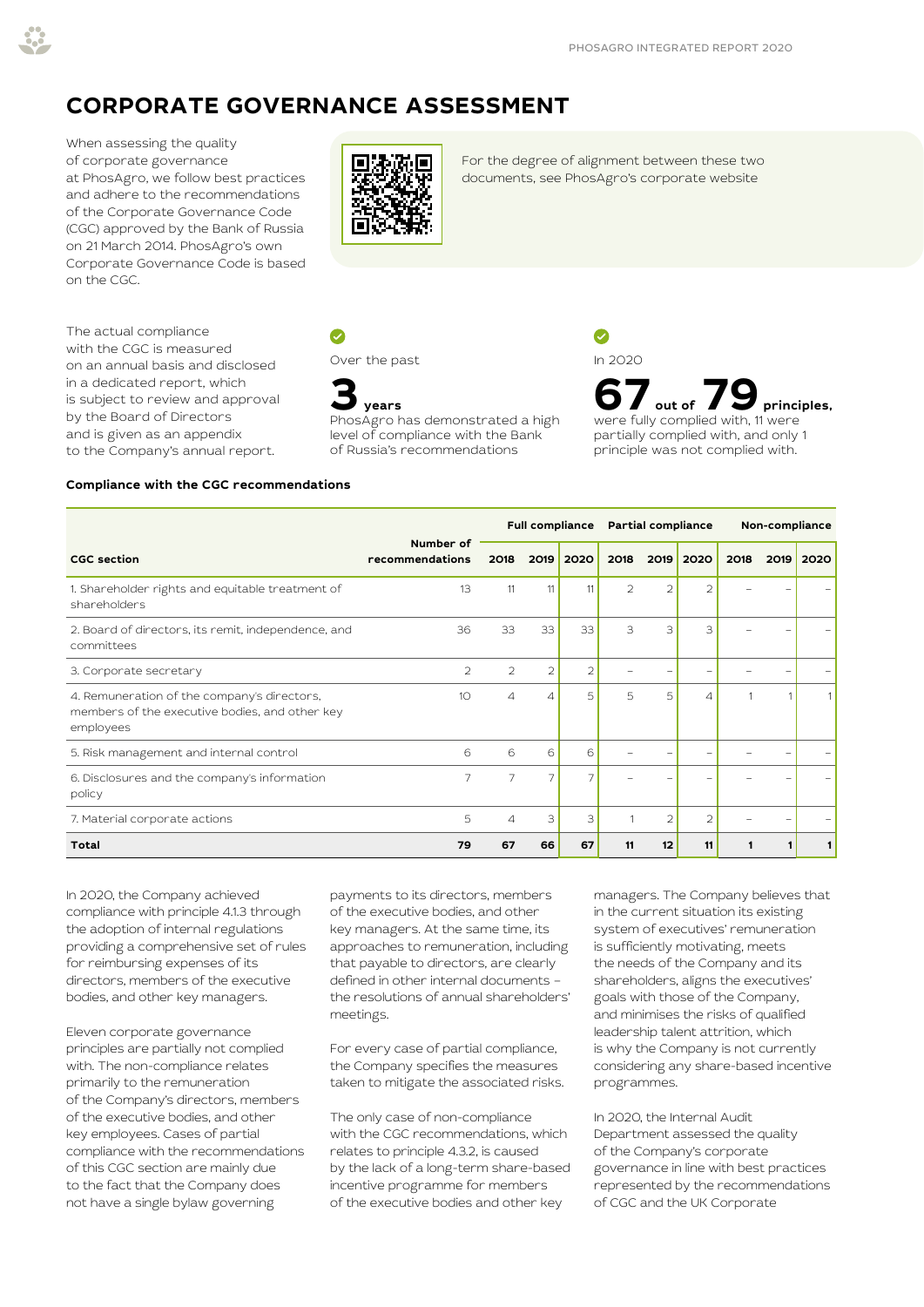CORPORATE GOVERNANCE 200/201

Governance Code adopted by the Financial Reporting Council (FRC) in July 2018. The Internal Audit Department verified and confirmed the degree of compliance of the Company's corporate practices with the CGC recommendations as stated in the 2019 report. On top of that, it reported a high degree of compliance with the recommendations of the UK Corporate Governance Code relevant to PhosAgro's operations.

In March 2020, PhosAgro's Board of Directors reviewed the report on the Company's corporate governance quality, taking into account the MSCI and Sustainalytics ratings, the report on compliance with the CGC principles and recommendations, as well as the assessment of compliance with the Russian and UK corporate governance codes performed by the Internal Audit Department.

Noting a high level of compliance, the Board of Directors also analysed the governance quality criteria that were not met fully or partially, and reviewed an improvement plan. Among other things, it includes the following improvements:

- **•** providing more detailed information to shareholders ahead of general shareholders' meetings about external auditors, interested-party transactions, notable appointments of external candidates to the Board of Directors and their contribution to its work, as well as the procedure for net profit distribution and its compliance with the Company's dividend policy;
- **•** disclosing information about PhosAgro's Corporate Governance Code and its compliance with the CGC approved by the Bank of Russia, on the Company's official website;
- **•** expanding the scope of the annual report to include the Board of Directors' viability statement, the going concern assumptions, consideration given to key stakeholders' voice in the Board's decision-making, information about notable external appointments to the Board, and more details on the activities of the Audit Committee, Remuneration and Human Resources Committee, and the Corporate Secretary;

**•** including additional matters related to corporate culture, leadership succession planning, diversity, gender equality, and inclusion in the agenda of the Board of Directors and its committees.

In April 2021, the Board of Directors approved the report on compliance with CGC principles and recommendations in 2020 and gave a positive assessment of the progress against the improvement plan.

In 2021, the Company will keep working to identify more areas for improvements based on the UK Corporate Governance Code and the review of best practices, and ensure their phased implementation.

**Degree of disclosure to explain noncompliance (partial compliance) with CGC recommendations at PhosAgro and other Russian companies, %**



### **Compliance with CGC recommendations at PhosAgro and other Russian companies, %**



2019 - the most recent year assessed by the Bank of Russia